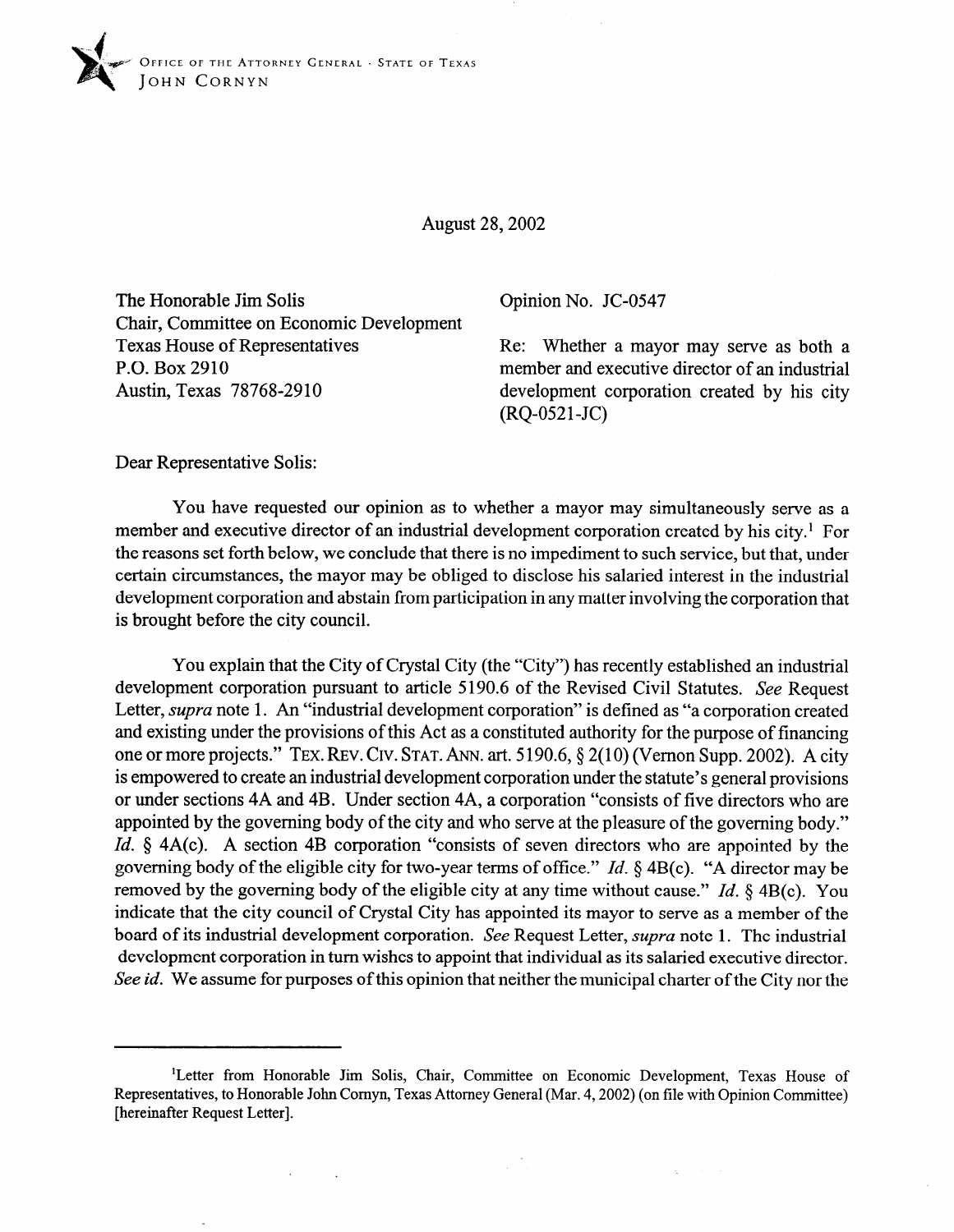articles of incorporation or by-laws of the Crystal City Economic Development Corporation present an obstacle to such appointment.

The common-law doctrine of incompatibility prohibits a public officer from holding two positions with inconsistent public duties. See *Thomas v. Abernathy County Line Indep. Sch. Dist.,*  290 SW. 152, 153 (Tex. Comm'n App. 1927, judgm't adopted). It also bars a public officer who has the power of appointment from appointing himself to another office. *Ehlinger v. Clark, 8*  S.W.2d 666, 674 (Tex. 1928). A related aspect of the latter doctrine prohibits an individual from holding both an office and an employment if the officer has a supervisory role over the employment. See Tex. Att'y Gen. LA-114 (1975) at 2-3. Such "self-employment" incompatibility would, in the situation you describe, bar a member of the board of an industrial development corporation from simultaneously serving as its executive director, but *only* if the board member holds a "public office."

An industrial development corporation is incorporated under the Texas Non-Profit Corporation Act, article 1396-1.01, *et seq.* TEX. REV. CIV. STAT. ANN. art. 5190.6, § 23(a) (Vernon Supp. 2002). It "shall have and exercise all of the rights, powers, privileges, authority, and functions given by the general laws of this state to nonprofit corporations incorporated under the Texas Non-Profit Corporation Act." Id. By statute, an industrial development corporation "is not intended to be and shall not be a political subdivision or a political corporation within the meaning of the constitution and the laws of the state." *Id.*  $\S 22$ . Furthermore, "a unit [of government] shall never delegate to a corporation any of such unit's *attributes of sovereignty*, including the power to tax, the power of eminent domain, and the police power." *Id.* (emphasis added). *See generally* Tex. Att'y Gen. Op. Nos. JC-0407 (2001), JC-0338 (2001), JC-0109 (1999). In Aldine Indep. Sch. Dist. v. *Standley*, the Texas Supreme Court said that "the determining factor which distinguishes a public officer from an employee is whether any sovereign function of the government is conferred upon the individual to be exercised by him for the benefit of the public largely independent of the control of others." Aldine Indep. Sch. Dist. v. Standley, 280 S.W.2d 578, 583 (Tex. 1955) (emphasis added). Because, by the terms of article 5190.6, an industrial development corporation bears none of the "attributes of sovereignty," it follows that, under the *Aldine* test, a member of the board of such a corporation is not a "public officer" for purposes of the common-law doctrine of incompatibility. corporation is not a  $\mathcal{L}$  for purposes of the common-law doctrine of incompatibility. In compatibility.

Our opinion in Attorney General Opinion JC-0199 does not require a contrary result. There, we concluded that a member of the Gilmer Volunteer Fire Department was barred by selfemployment incompatibility from simultaneously serving as a member of the Gilmer City Council. In that case, however, the city charter created a "Fire Department for the City of Gilmer, to be maintained by the Gilmer Volunteer Fire Department for the protection of the City." Tex. Att'y Gen. Op. No. JC-0199 (2000) at 2. The position of fire chief had to be approved by the city council. Id. The chief, with the city manager's approval, appointed and removed "the employees of the department." Id. In contrast to a volunteer fire department considered in a prior opinion, JC-0199 found that "the department in Gilmer is clearly under the control of the city, is housed on city property, and is led by a chief who must be approved by the city council."  $Id$ .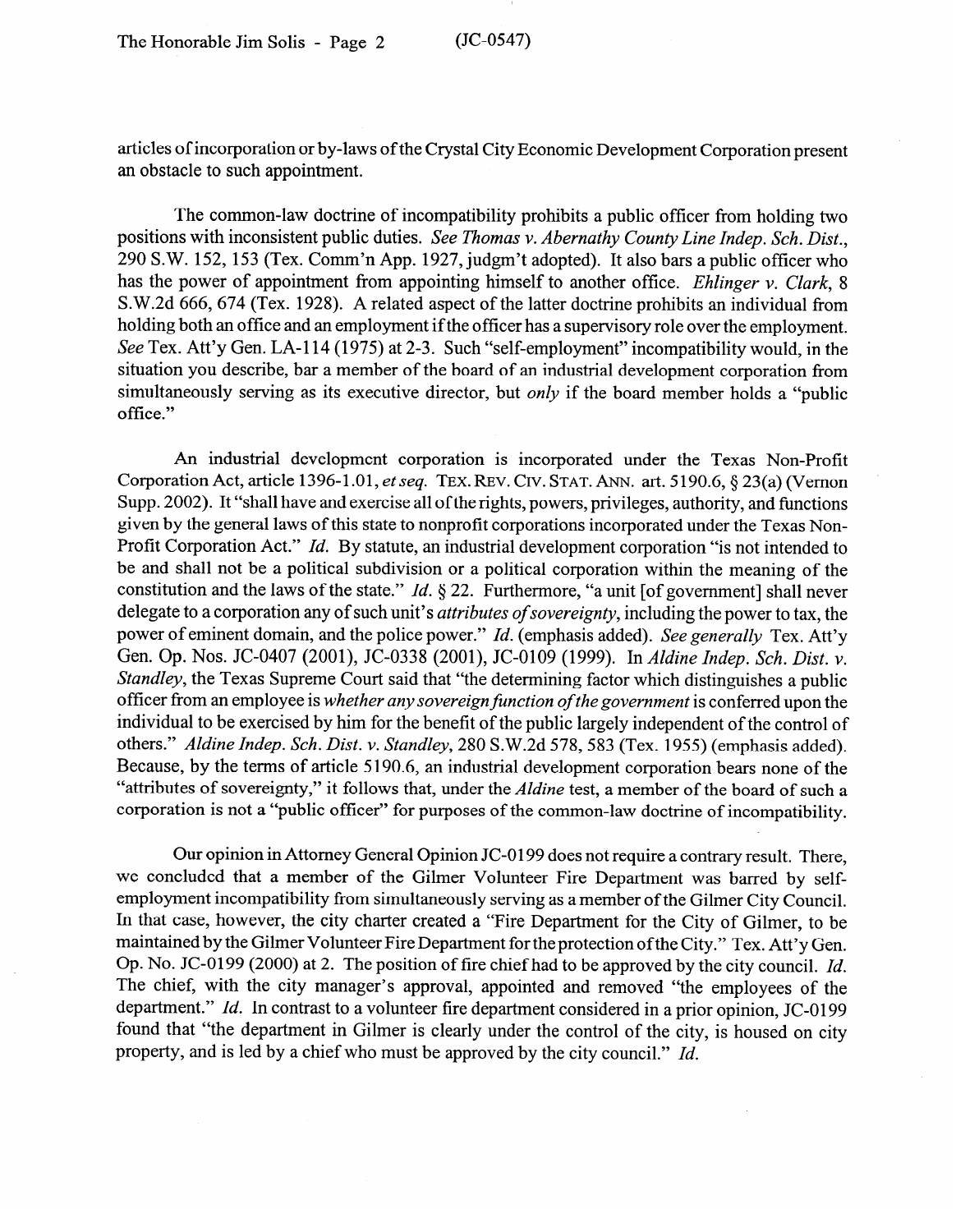By contrast, article 5 190.6 makes clear that an industrial development corporation is *not* a part of a city's government. The executive director is appointed by the board of directors of the corporation, and is not under the control of the city. However fictional in practice the wall of separation between a city and its industrial development corporation, the legislature has erected that wall, and it is the legislature or the courts, and not this office, that must penetrate the wall of separation. We recognize the potential for abuse inherent in the appointment of, as a corporation's executive director, the mayor of the city that creates the corporation. Nevertheless, we conclude that, under existing law, "self-employment" incompatibility is not a bar to a board member's service as executive director of the corporation.

We must also consider the prohibition of article XVI, section 40 of the Texas Constitution, which bars a public officer from holding "more than one civil office of emolument." TEX. CONST. art. XVI,  $\S$  40. As we have noted, an industrial development corporation, by statute, has none of the "attributes of sovereignty," and that, as a result, under the test of *Aldine, supra,* a member of the not hold a public office. Thus, even though the mayor holds a public office, he does not contravene not hold a public office. Thus, even though the mayor holds a public office, he does not contravene article XVI, section 40 by holding the position of executive director of an industrial development corporation, because the latter position does not constitute a "public office." A mayor's service as executive director of his city's industrial development corporation may, however, implicate the executive director of his city's industrial development corporation may, however, implicate the conflict of interest provisions applicable to local public officials under chapter 171 of the Local Government Code.

Chapter 171 defines a "business entity" as "a sole proprietorship, partnership, firm, corporation, holding company, joint-stock company, receivership, trust, or any other entity recognized by law." TEX. LOC. GOV'T CODE ANN.  $\S 171.001(2)$  (Vernon 1999). Section 171.002(1) of the Local Government Code, which provides that "a person has a substantial interest in a business entity if ... he owns 10 percent or more of the voting stock or shares of the business entity or owns either 10 percent or more or \$15,000 or more of the fair market value of the business entity," id.  $\delta$ 171.002(a)(1), is not applicable to an industrial development corporation, because an industrial development corporation is, by statute, "a nonmember, nonstock corporation." TEX. REV. CIV. STAT. ANN. art. 5190.6, § 5 (Vernon Supp. 2002). Section 171.002(2) provides, however, that "a person has a substantial interest in a business entity if  $\ldots$  funds received by the person from the business entity exceed 10 percent of the person's gross income for the previous year." Tex. Loc. Gov'r Cope ANN. § 171.002(a)(2) (Vernon 1999). You indicate that, as executive director of the Crystal City. Industrial Development Corporation, the mayor will receive a salary. See Request Letter, *supra* note 1. Thus, if the income the mayor receives as an executive director of the industrial development corporation exceeds ten percent of his total gross income for the previous year, he is deemed to have "a substantial interest in" the industrial development corporation.

Section 171.001 of the Local Government Code defines a "local public official" to include "a member of the governing body  $\ldots$  of any  $\ldots$  municipality." TEX. LOC. GOV'T CODE ANN.  $\frac{1}{2}$  171.001(1) (Vernon Supp. 2002). Thus, the mayor of whom you inquire is a "local public official." Section 171.004 requires a local public official who has a "substantial interest" in a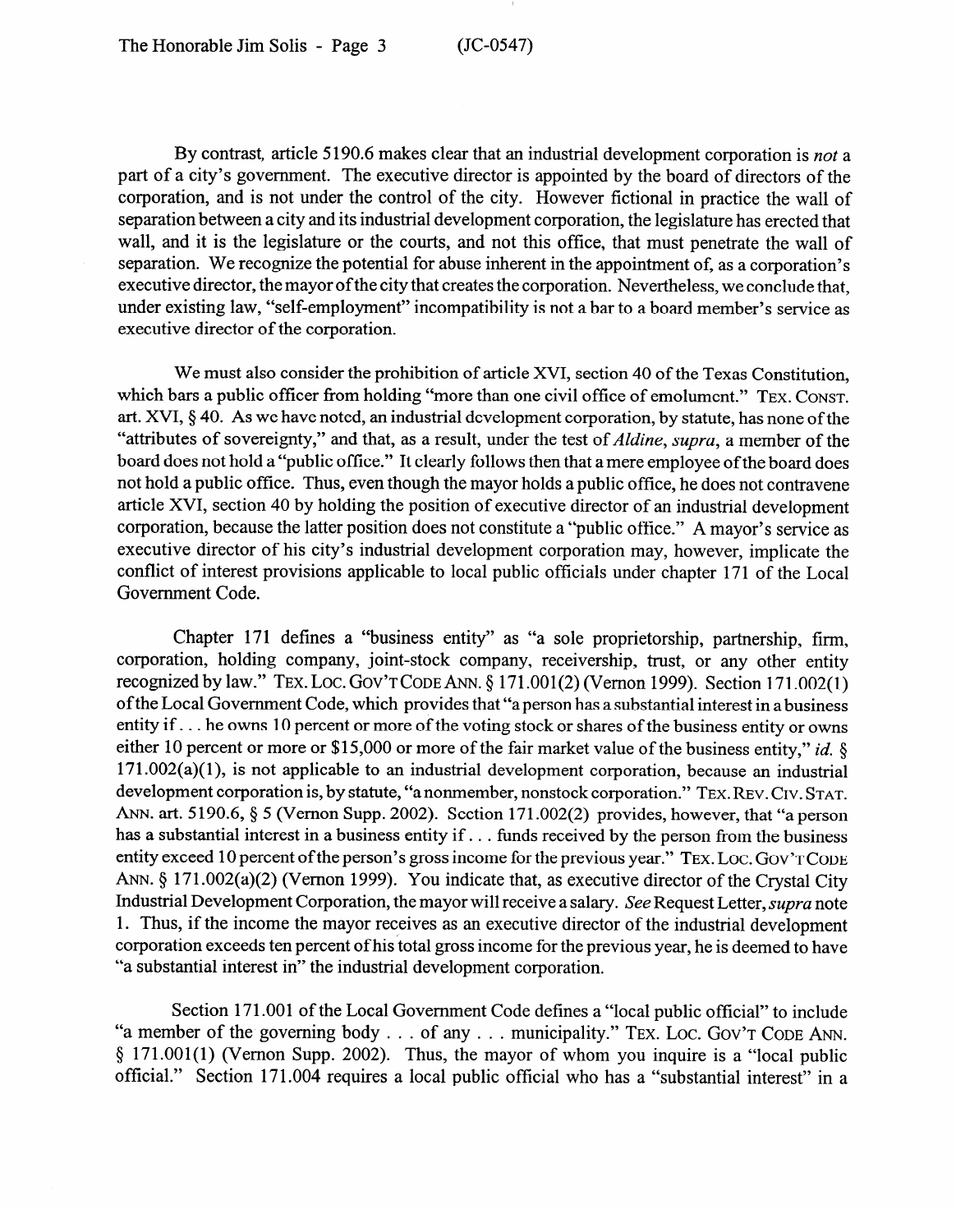business entity to submit an affidavit disclosing that interest "before a vote or decision on any matter involving the business entity" and to abstain from further participation in the matter if the action would "have a special economic effect on the business entity that is distinguishable from its effect on the public." *Id.* § 171.004(a)(1) (Vernon 1999). The affidavit must be filed with the official record keeper of the governmental entity. *Id.* § 171.004(b). A violation of this provision is a class A misdemeanor. *Id. 9* 171.003. *See generally* Tex. Att'y Gen. Op. No. DM-303 (1994).

We also note that section 171.009 of the Local Government Code does not prohibit the mayor's service as executive director of the industrial development corporation. That provision states:

> It shall be lawful for a local public official to serve as a member of the board of directors of private, nonprofit corporations when such officials receive no compensation or other remuneration from the nonprofit corporation or other nonprofit entity.

TEX. LOC. GOV'T CODE ANN. § 171.009 (Vernon 1999). Although the mayor in the situation you pose will receive a salary for his service with the industrial development corporation, that salary is attached to his service as *executive director.* Section 171.009, on the other hand, prohibits the payment of compensation for one's *membership on the board of directors* of an industrial development corporation. *Id.* From the facts presented to us, the individual in question will not receive any compensation by virtue of his membership on the board of directors.

In sum, if the mayor that is the subject of this request receives more than ten percent of his gross income from his compensation as executive director of the Crystal City Industrial Development Corporation, he must disclose that interest whenever the city council of Crystal City considers any matter involving the industrial development corporation, so long as the action contemplated will have an economic effect on the industrial development corporation that is different from its effect on the public. In such instance, he must file "an affidavit stating the nature and effect of the interest" and he must "abstain from further participation in the matter."